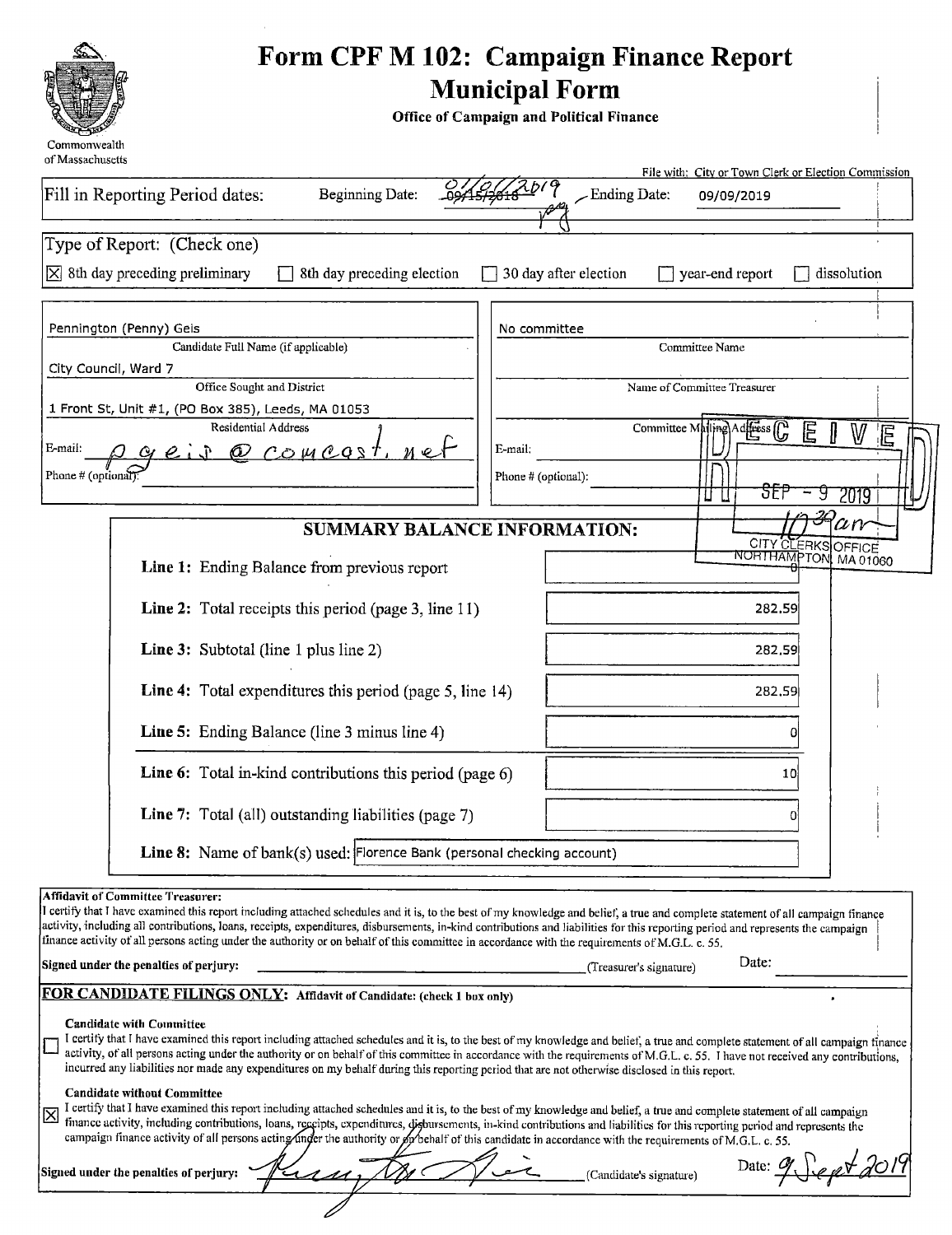#### SCHEDULE A: RECEIPTS

M.G.L. c. 55 requires that the name and residential address be reported, in alphabetical order, for all receipts over \$50 in a calendar year. Committees must keep detailed accounts and records of all receipts, but need only itemize those receipts over \$50. In addition, the occupation and employer must be reported for all persons who contribute \$200 or more in a calendar year.

A" Schedule A: Receipts" attachment is available to complete, print and attach to this report, if additional pages are required; to report all receipts. Please include your committee name and a page number on each page.)

| Date Received                                              | <b>Name and Residential Address</b><br>(alphabetical listing required)                                     | Amount                  | <b>Occupation &amp; Employer</b><br>(for contributions of \$200 or more) |
|------------------------------------------------------------|------------------------------------------------------------------------------------------------------------|-------------------------|--------------------------------------------------------------------------|
|                                                            | Pennington Geis, candidate<br>Each expenditure was made from personal<br>funds and is listed on schedule B | 282.59                  | Retired                                                                  |
|                                                            |                                                                                                            |                         |                                                                          |
|                                                            |                                                                                                            |                         |                                                                          |
|                                                            |                                                                                                            |                         |                                                                          |
|                                                            |                                                                                                            |                         |                                                                          |
|                                                            |                                                                                                            |                         |                                                                          |
|                                                            |                                                                                                            |                         |                                                                          |
|                                                            |                                                                                                            |                         |                                                                          |
|                                                            |                                                                                                            |                         |                                                                          |
|                                                            |                                                                                                            |                         |                                                                          |
|                                                            |                                                                                                            |                         |                                                                          |
|                                                            |                                                                                                            |                         |                                                                          |
| Line 9: Total Receipts over \$50 (or listed above)         |                                                                                                            | 282.59                  |                                                                          |
| Line 10: Total Receipts \$50 and under* (not listed above) |                                                                                                            | 0                       |                                                                          |
|                                                            | Line 11: TOTAL RECEIPTS IN THE PERIOD                                                                      | $282.59$   $\leftarrow$ | Enter on page 1, line 2                                                  |

<sup>\*</sup> If you have itemized receipts of \$50 and under, include them in line 9. Line 10 should include only those receipts not itemized above.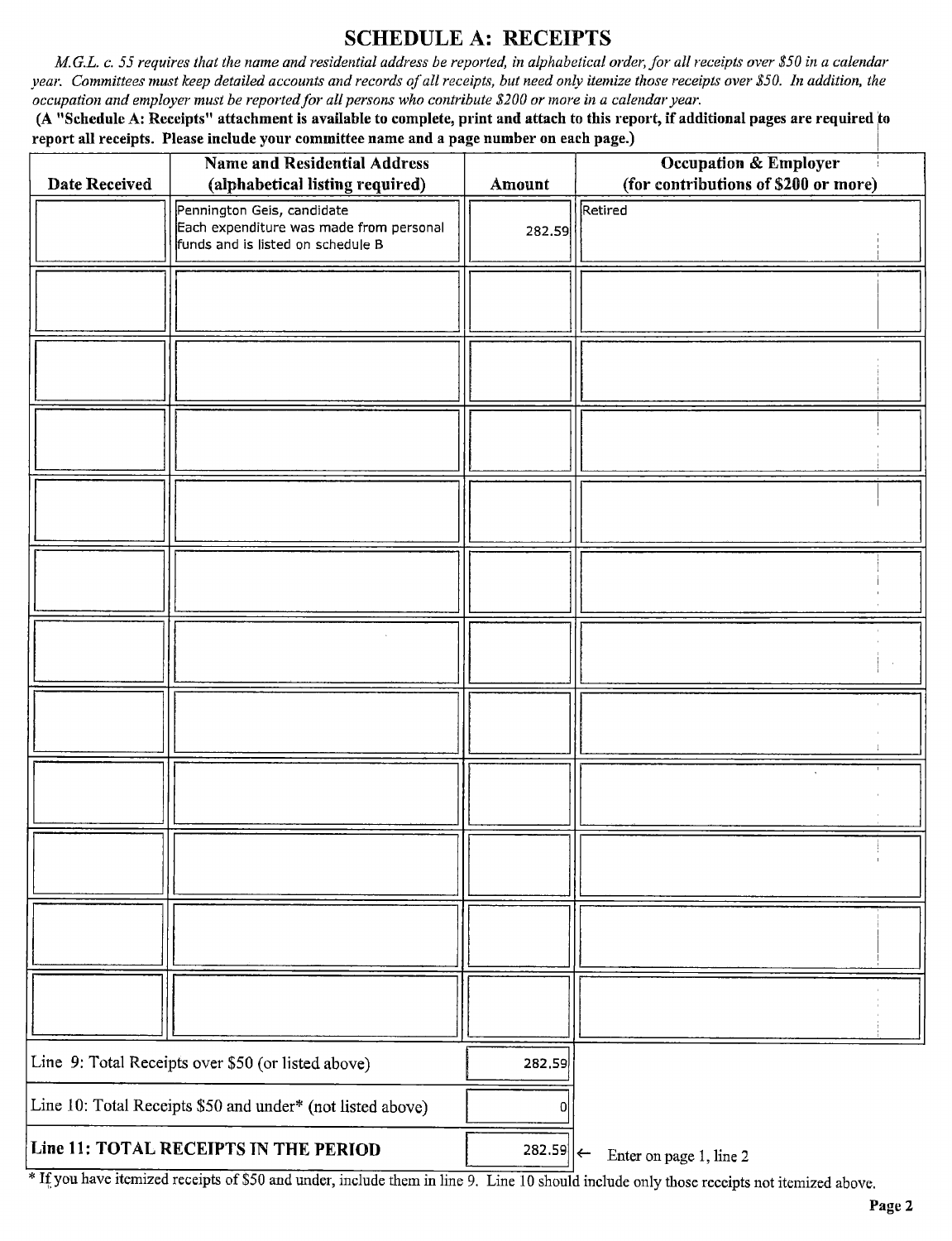### SCHEDULE A: RECEIPTS (continued)

| Date Received                                      | <b>Name and Residential Address</b><br>(alphabetical listing required) | Amount | <b>Occupation &amp; Employer</b><br>(for contributions of \$200 or more) $\vert$ |
|----------------------------------------------------|------------------------------------------------------------------------|--------|----------------------------------------------------------------------------------|
|                                                    |                                                                        |        |                                                                                  |
|                                                    |                                                                        |        |                                                                                  |
|                                                    |                                                                        |        |                                                                                  |
|                                                    |                                                                        |        |                                                                                  |
|                                                    |                                                                        |        |                                                                                  |
|                                                    |                                                                        |        |                                                                                  |
|                                                    |                                                                        |        |                                                                                  |
|                                                    |                                                                        |        |                                                                                  |
|                                                    |                                                                        |        |                                                                                  |
|                                                    |                                                                        |        |                                                                                  |
|                                                    |                                                                        |        |                                                                                  |
|                                                    |                                                                        |        |                                                                                  |
|                                                    |                                                                        |        |                                                                                  |
|                                                    |                                                                        |        |                                                                                  |
|                                                    |                                                                        |        |                                                                                  |
|                                                    |                                                                        |        |                                                                                  |
|                                                    |                                                                        |        |                                                                                  |
|                                                    |                                                                        |        |                                                                                  |
|                                                    |                                                                        |        |                                                                                  |
|                                                    |                                                                        |        |                                                                                  |
|                                                    |                                                                        |        |                                                                                  |
|                                                    |                                                                        |        |                                                                                  |
|                                                    |                                                                        |        |                                                                                  |
|                                                    |                                                                        |        |                                                                                  |
|                                                    |                                                                        |        |                                                                                  |
|                                                    |                                                                        |        |                                                                                  |
| Line 9: Total Receipts over \$50 (or listed above) |                                                                        |        |                                                                                  |
|                                                    | Line 10: Total Receipts \$50 and under* (not listed above)             |        |                                                                                  |
|                                                    | Line 11: TOTAL RECEIPTS IN THE PERIOD                                  |        | $\leftarrow$<br>Enter on page 1, line 2                                          |

<sup>#</sup> If you have itemized receipts of \$50 and under, include them in line 9. Line 10 should include only those receipts not itemized above.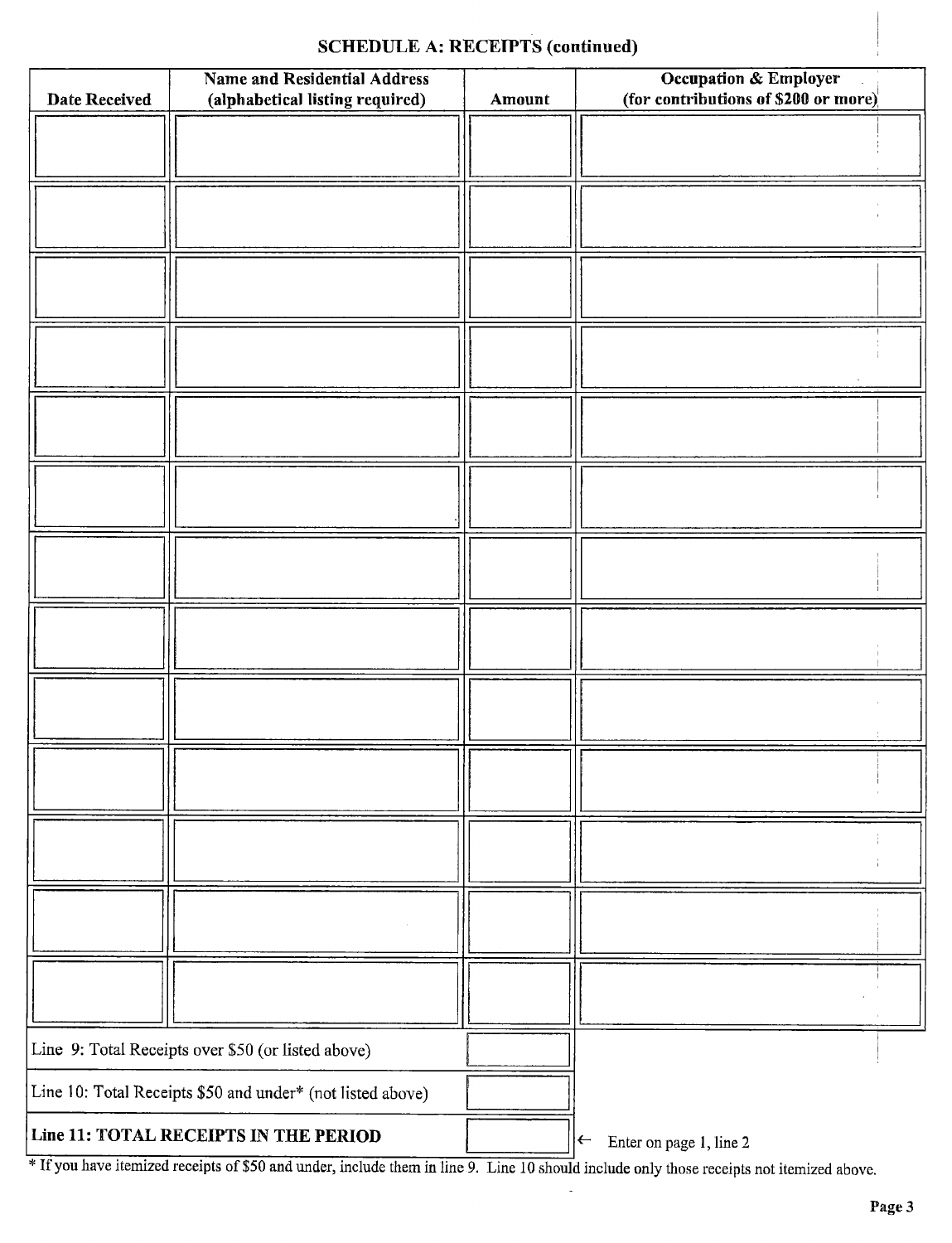#### SCHEDULE B: EXPENDITURES

M.G.L. c. 55 requires committees to list, in alphabetical order, all expenditures over \$50 in a reporting period. Committees must keep detailed accounts and records of all expenditures, but need only itemize those over \$50. Expenditures \$50 and under may be added together, from committee records, and reported on line 13.

A" Schedule B: Expenditures" attachment is available to complete, print and attach to this report, if additional pages are required to report all expenditures. Please include your committee name and a page number on each page.)

| Date Paid                                                      | To Whom Paid<br>(alphabetical listing)                                             | <b>Address</b>                            | <b>Purpose of Expenditure</b> | Amount       |
|----------------------------------------------------------------|------------------------------------------------------------------------------------|-------------------------------------------|-------------------------------|--------------|
| 08/26/19                                                       | Collective Copies                                                                  | 93 Main St.<br>Florence, MA 01062         | Yard signs                    | 148.75       |
| 09/06/19                                                       | Home Depot                                                                         | 350 Russel St.<br>Hadley, MA 01035        | lath for yard signs           | 17.61        |
| 08/27/19                                                       | Lowes                                                                              | 282 Russel St<br>Hadley, MA 01035         | lath for yard signs           | 10.08        |
| 09/6/19                                                        | Michaels                                                                           | 325 Russel St, Unit B<br>Hadley, MA 01035 | balsa wood test (failed!)     | 0.84         |
| 07/22/19                                                       | Zazzle                                                                             | Reno, NV<br>www.zazzle.com                | campaign business cards       | 95.31        |
|                                                                |                                                                                    |                                           |                               |              |
|                                                                |                                                                                    |                                           |                               |              |
|                                                                |                                                                                    |                                           |                               |              |
|                                                                |                                                                                    |                                           |                               |              |
|                                                                |                                                                                    |                                           |                               |              |
|                                                                |                                                                                    |                                           |                               |              |
|                                                                |                                                                                    |                                           |                               |              |
|                                                                | Line 12: Total Expenditures over \$50 (or listed above)                            |                                           |                               | 229.59       |
| Line 13: Total Expenditures \$50 and under* (not listed above) |                                                                                    |                                           |                               | <sub>0</sub> |
|                                                                | Line 14: TOTAL EXPENDITURES IN THE PERIOD<br>Enter on page 1, line 4 $\rightarrow$ |                                           |                               | 22.59        |

\* If you have itemized expenditures of \$50 and under, include them in line 12. Line 13 should include only those expenditures not itemized above.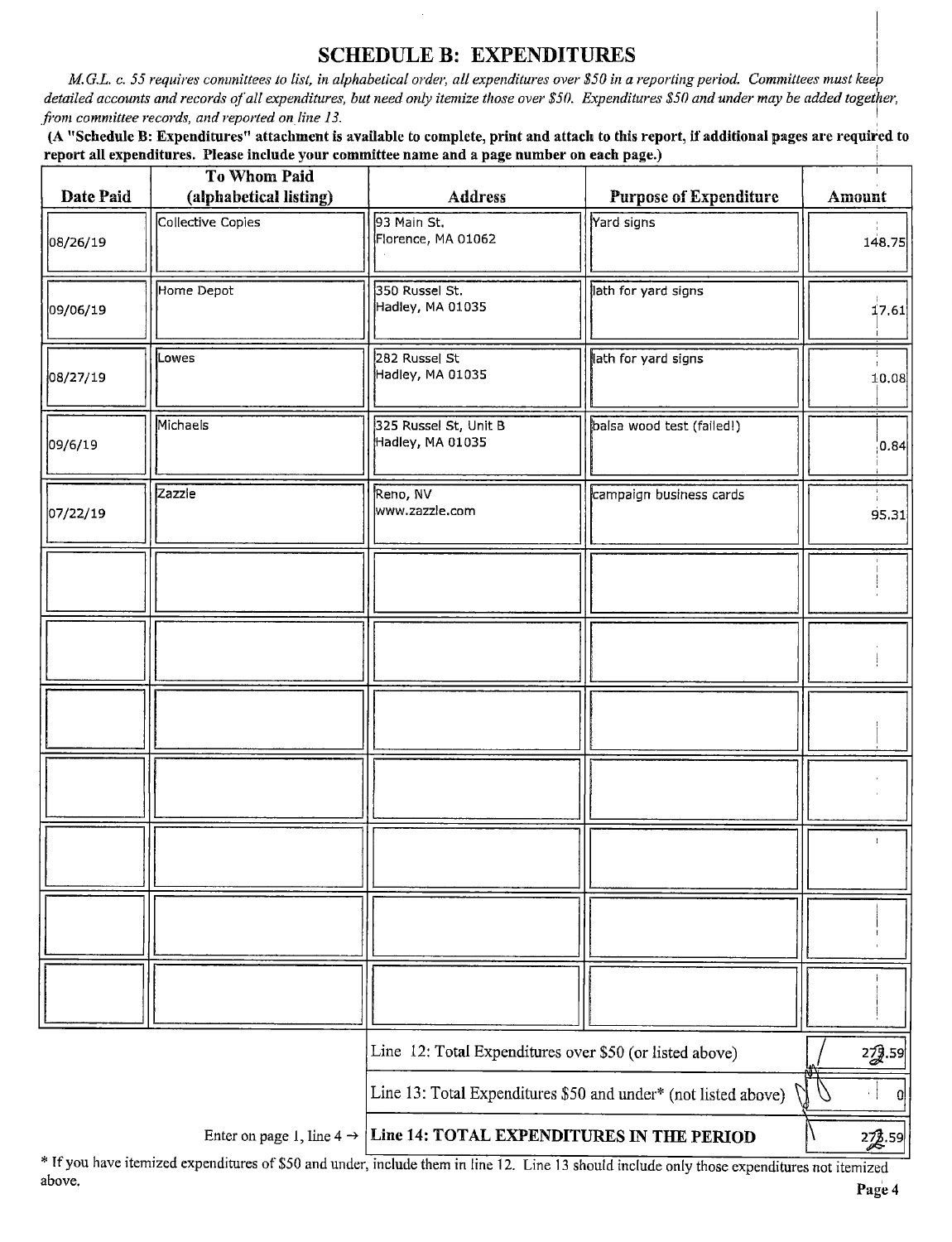## SCHEDULE B: EXPENDITURES (continued)

|                                                                                 | To Whom Paid           |         |                               |        |
|---------------------------------------------------------------------------------|------------------------|---------|-------------------------------|--------|
| Date Paid                                                                       | (alphabetical listing) | Address | <b>Purpose of Expenditure</b> | Amount |
|                                                                                 |                        |         |                               |        |
|                                                                                 |                        |         |                               |        |
|                                                                                 |                        |         |                               |        |
|                                                                                 |                        |         |                               |        |
|                                                                                 |                        |         |                               |        |
|                                                                                 |                        |         |                               |        |
|                                                                                 |                        |         |                               |        |
|                                                                                 |                        |         |                               |        |
|                                                                                 |                        |         |                               |        |
|                                                                                 |                        |         |                               |        |
|                                                                                 |                        |         |                               |        |
|                                                                                 |                        |         |                               |        |
|                                                                                 |                        |         |                               |        |
|                                                                                 |                        |         |                               |        |
|                                                                                 |                        |         |                               |        |
|                                                                                 |                        |         |                               |        |
|                                                                                 |                        |         |                               |        |
|                                                                                 |                        |         |                               |        |
|                                                                                 |                        |         |                               |        |
|                                                                                 |                        |         |                               |        |
|                                                                                 |                        |         |                               |        |
|                                                                                 |                        |         |                               |        |
|                                                                                 |                        |         |                               |        |
|                                                                                 |                        |         |                               |        |
|                                                                                 |                        |         |                               |        |
|                                                                                 |                        |         |                               |        |
|                                                                                 |                        |         |                               |        |
|                                                                                 |                        |         |                               |        |
|                                                                                 |                        |         |                               |        |
|                                                                                 |                        |         |                               |        |
|                                                                                 |                        |         |                               |        |
|                                                                                 |                        |         |                               |        |
|                                                                                 |                        |         |                               |        |
| Line 12: Expenditures over \$50 (or listed above)                               |                        |         |                               |        |
| Line 13: Expenditures \$50 and under* (not listed above)                        |                        |         |                               |        |
| Enter on page 1, line $4 \rightarrow$ Line 14: TOTAL EXPENDITURES IN THE PERIOD |                        |         |                               |        |

If you have itemized expenditures of \$50 and under, include them in line 12. Line 13 should include only those expenditures not itemized above.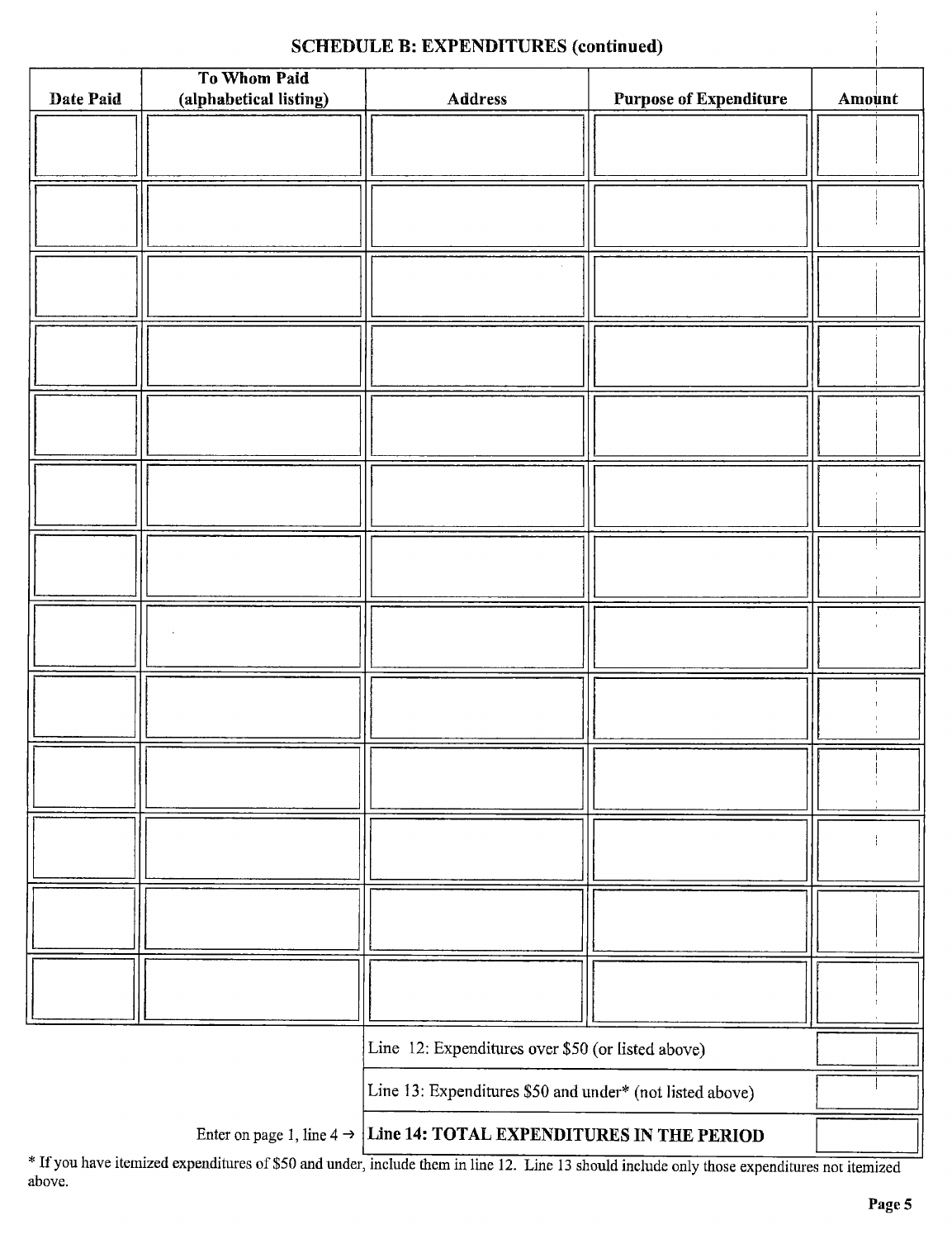# SCHEDULE C: " IN-KIND" CONTRIBUTIONS

Please itemize contributors who have made in-kind contributions of more than \$50. In-kind contributions \$50 and under may be added together from the committee's records and included in line 16 on page 1.

| <b>Date Received</b> | From Whom Received*                   | <b>Residential Address</b>                                     | <b>Description of Contribution</b>                                                      | Value |
|----------------------|---------------------------------------|----------------------------------------------------------------|-----------------------------------------------------------------------------------------|-------|
| 09/15/2018           | Pennington Gies                       | 1 Front St, Unit #1<br>Leeds, MA 01053                         | Ink, paper, and staples on<br>hand in home. Estimated<br>value, probably high estimate. | \$10  |
|                      |                                       |                                                                |                                                                                         |       |
|                      |                                       |                                                                |                                                                                         |       |
|                      |                                       |                                                                |                                                                                         |       |
|                      |                                       |                                                                |                                                                                         |       |
|                      |                                       |                                                                |                                                                                         |       |
|                      |                                       |                                                                |                                                                                         |       |
|                      |                                       |                                                                |                                                                                         |       |
|                      |                                       |                                                                |                                                                                         |       |
|                      |                                       |                                                                |                                                                                         |       |
|                      |                                       |                                                                |                                                                                         |       |
|                      |                                       |                                                                |                                                                                         |       |
|                      |                                       | Line 15: In-Kind Contributions over \$50 (or listed above)     |                                                                                         | 10.00 |
|                      |                                       | Line 16: In-Kind Contributions \$50 & under (not listed above) |                                                                                         |       |
|                      | Enter on page 1, line 6 $\rightarrow$ | Line 17: TOTAL IN-KIND CONTRIBUTIONS                           |                                                                                         |       |

If an in-kind contribution is received from a person who contributes more than \$50 in a calendar year, you must report the name and address of the contributor; in addition, if the contribution is \$200 or more, you must also report the contributor's occupation and employer.